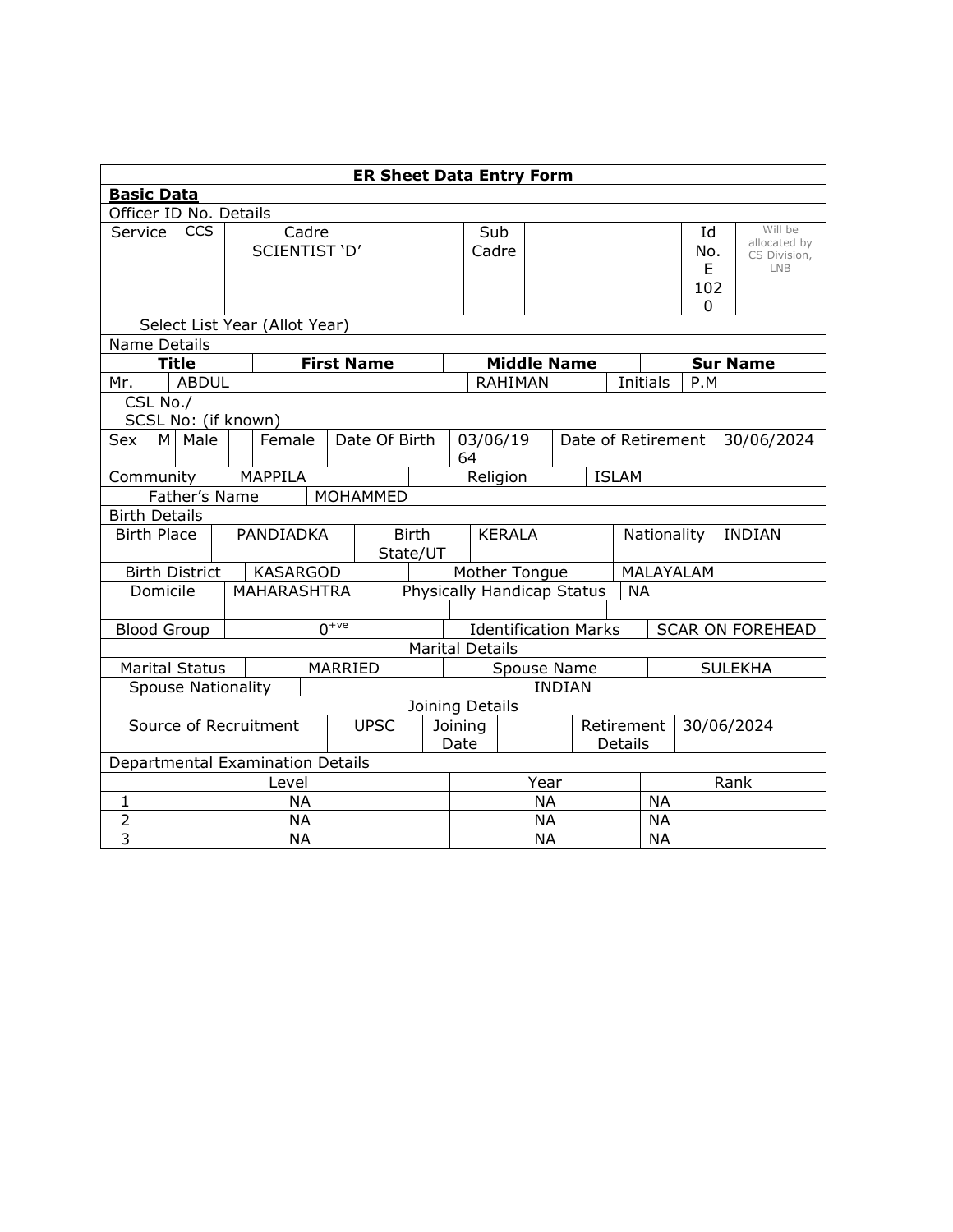## Details of deputation (if applicable)

| Name of the Office | Post held at that<br>time in parent office | Name of post<br>(selected for<br>deputation | Period of deputation |      |  |  |
|--------------------|--------------------------------------------|---------------------------------------------|----------------------|------|--|--|
|                    |                                            |                                             | Since                | From |  |  |
| ΝA                 | ΝA                                         | ΝA                                          | ΝA                   | ΝA   |  |  |

## Details of Foreign Visit

| SI. | Place of Visit | Date of | Post held at | Whether it     | Details of visit |
|-----|----------------|---------|--------------|----------------|------------------|
| No. |                | visit   | that time    | is a           |                  |
|     |                |         |              | personal or    |                  |
|     |                |         |              | official visit |                  |
|     | NА             | ΝA      | ΝA           | ΝA             | ΝA               |

## Transfer/Posting Detail (if applicable)

| Place | Period of posting |           |
|-------|-------------------|-----------|
|       | Since             | From      |
| NA    | ΝA                | <b>NA</b> |

| Remarks (if any)  |                |            |              |              |
|-------------------|----------------|------------|--------------|--------------|
| Language known    |                |            |              |              |
|                   |                | Read       | <b>Write</b> | <b>Speak</b> |
| Indian Languages  |                |            |              |              |
| Known             |                |            |              |              |
|                   | MALAYALAM      | <b>YES</b> | <b>YES</b>   | <b>YES</b>   |
| 2                 | <b>KANNADA</b> | <b>YES</b> | <b>YES</b>   | <b>YES</b>   |
| 3                 | <b>ENGLISH</b> | <b>YES</b> | <b>YES</b>   | <b>YES</b>   |
| 4                 | <b>HINDI</b>   | <b>YES</b> | <b>YES</b>   | <b>YES</b>   |
| 5                 | MARATHI        | <b>YES</b> | <b>YES</b>   | <b>NO</b>    |
|                   |                |            |              |              |
| Foreign Languages | ARABIC         | <b>YES</b> | <b>YES</b>   |              |
|                   |                |            |              |              |
| 2                 |                |            |              |              |
| 3                 |                |            |              |              |